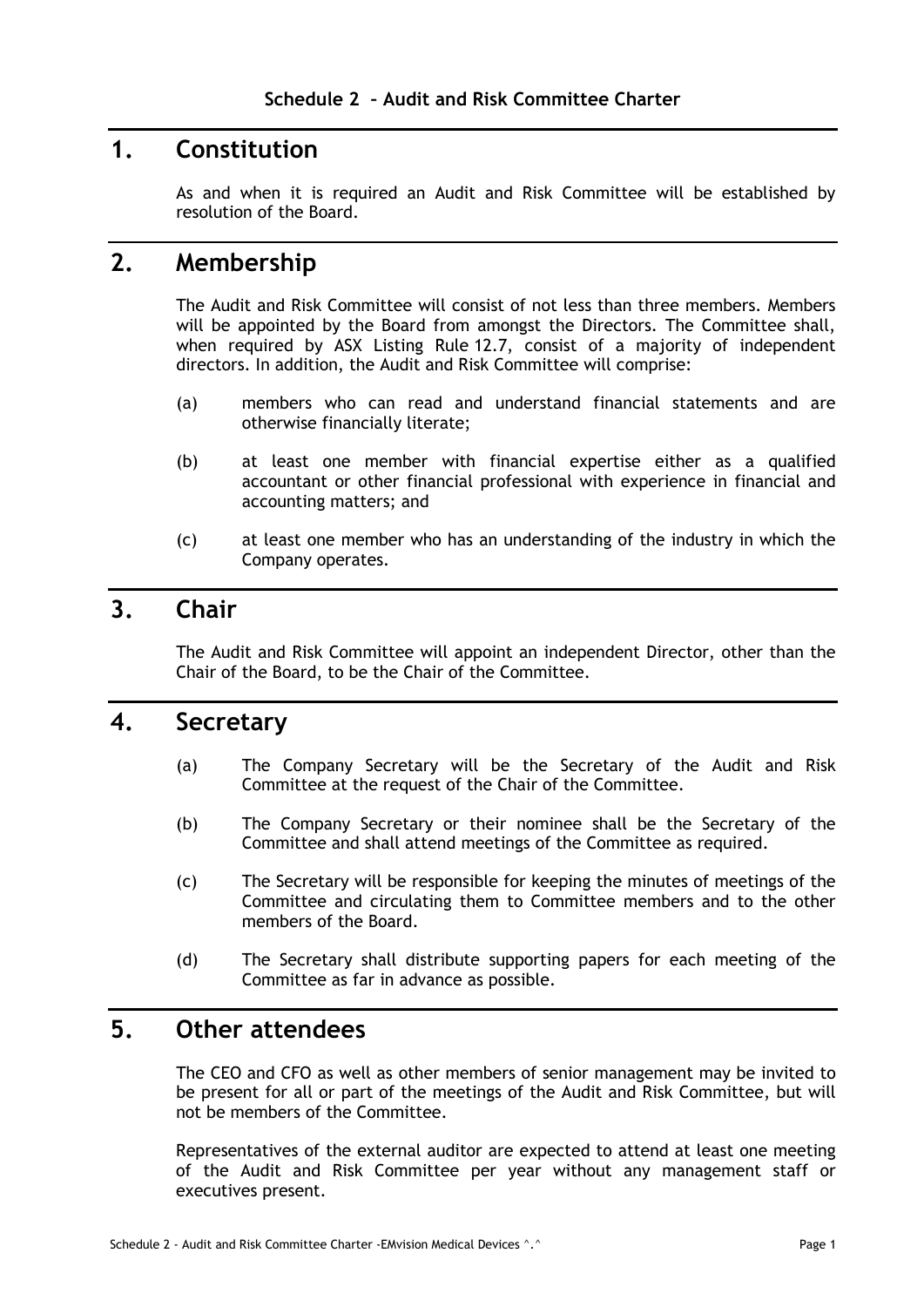## **6. Quorum**

A quorum will be two members.

# **7. Meetings**

- (a) Audit and Risk Committee meetings will be held not less than four times a year so as to enable the Committee to undertake its role effectively.
- (b) In addition, the Chair is required to call a meeting of the Audit and Risk Committee if requested to do so by any member of the Audit and Risk Committee, the CEO or the external auditor.
- (c) Where deemed appropriate by the Chair of the Committee, meetings and subsequent approvals and recommendations can be implemented by a circular written resolution or conference call.
- (d) Decisions will be based on a majority of votes with the Chair having a casting vote.
- (e) The Committee Chair, through the Secretary, will prepare a report of the actions of the Committee to be included in the Board papers for the next Board meeting.
- (f) Minutes of each meeting are included in the papers for the next full Board meeting after each Committee meeting.

### **8. Authority**

The Audit and Risk Committee is authorised by the Board to investigate any activity within its charter. The Audit and Risk Committee will have access to management and auditors (external) with or without management present and has rights to seek explanations and additional information. It is authorised to seek any information it requires from any employees and all employees are directed to cooperate with any request made by the Audit and Risk Committee.

# **9. Reporting procedures**

The Audit and Risk Committee will keep minutes of its meetings. As outlined above, the Secretary shall circulate the minutes of the meetings of the Committee to all members of the Committee for comment and change before being signed by the Chair of the Audit and Risk Committee and circulated to the Board with the Board papers for the next Board meeting. The minutes are to be tabled at the Board meeting following the Audit and Risk Committee meeting along with any recommendations of the Committee.

# **10. Responsibilities of the Audit and Risk Committee**

The Audit and Risk Committee is responsible for reviewing the integrity of the Company's financial reporting and overseeing the independence of the external auditors.

In particular, the Audit and Risk Committee has the following duties: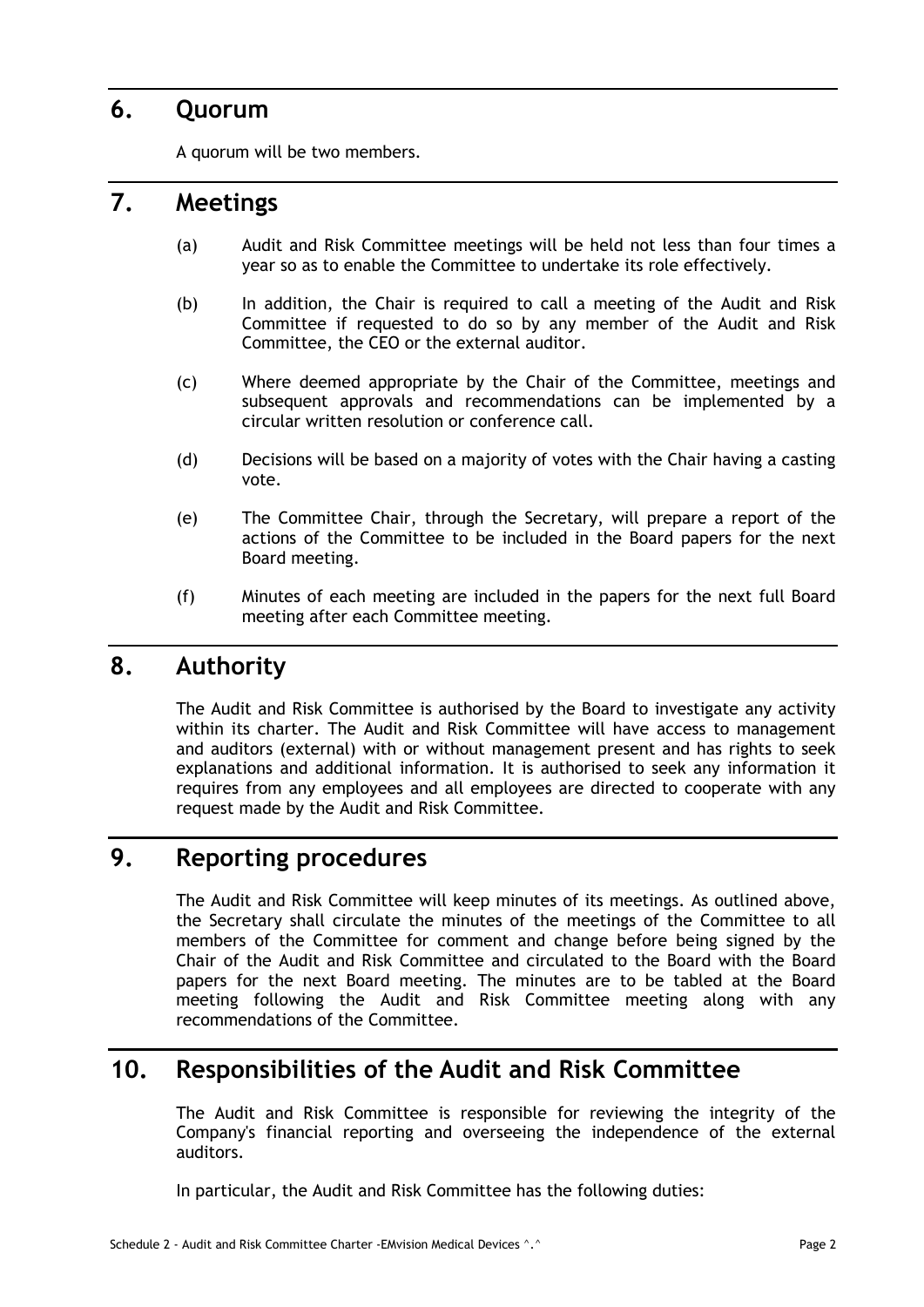# **11. Financial statements**

- (a) To review the audited annual and half yearly financial statements and any reports which accompany published financial statements before submission to the Board, recommending their approval, focusing particularly on:
	- (i) any changes in accounting policies and practices;
	- (ii) major judgmental areas;
	- (iii) significant adjustments, accounting and financial reporting issues resulting from the external audit;
	- (iv) compliance with accounting policies and standards; and
	- (v) compliance with legal requirements.
- (b) If the Company has a public accountant, to review the evaluation by management of factors related to the independence of the Company's public accountant and to assist them in the preservation of such independence.
- (c) To oversee management's appointment of the company's public accountant if one is required.

# **12. Related party transactions**

To monitor and review the propriety of any related party transactions.

# **13. External audit function**

- (a) To recommend to the Board the appointment of the external auditor.
- (b) Each year, to review the appointment of the external auditor, their independence, the audit fee, and any questions of resignation or dismissal.
- (c) Review the adequacy of accounting and financial controls together with the implementation of any recommendations of the external auditor in relation thereto.
- (d) Meet with the external auditors at least twice in each financial period without management being present and at any other time the Committee considers appropriate.
- (e) To discuss with the external auditor before the audit commences the nature and scope of the audit, and to ensure coordination between the external auditor and the company's accounting staff.
- (f) To determine that no management restrictions are being placed upon external auditor.
- (g) To discuss problems and reservations arising from the interim and final audits, and any matters the auditors may wish to discuss (in the absence of management where necessary).
- (h) To review the external auditor's management letter and management's response.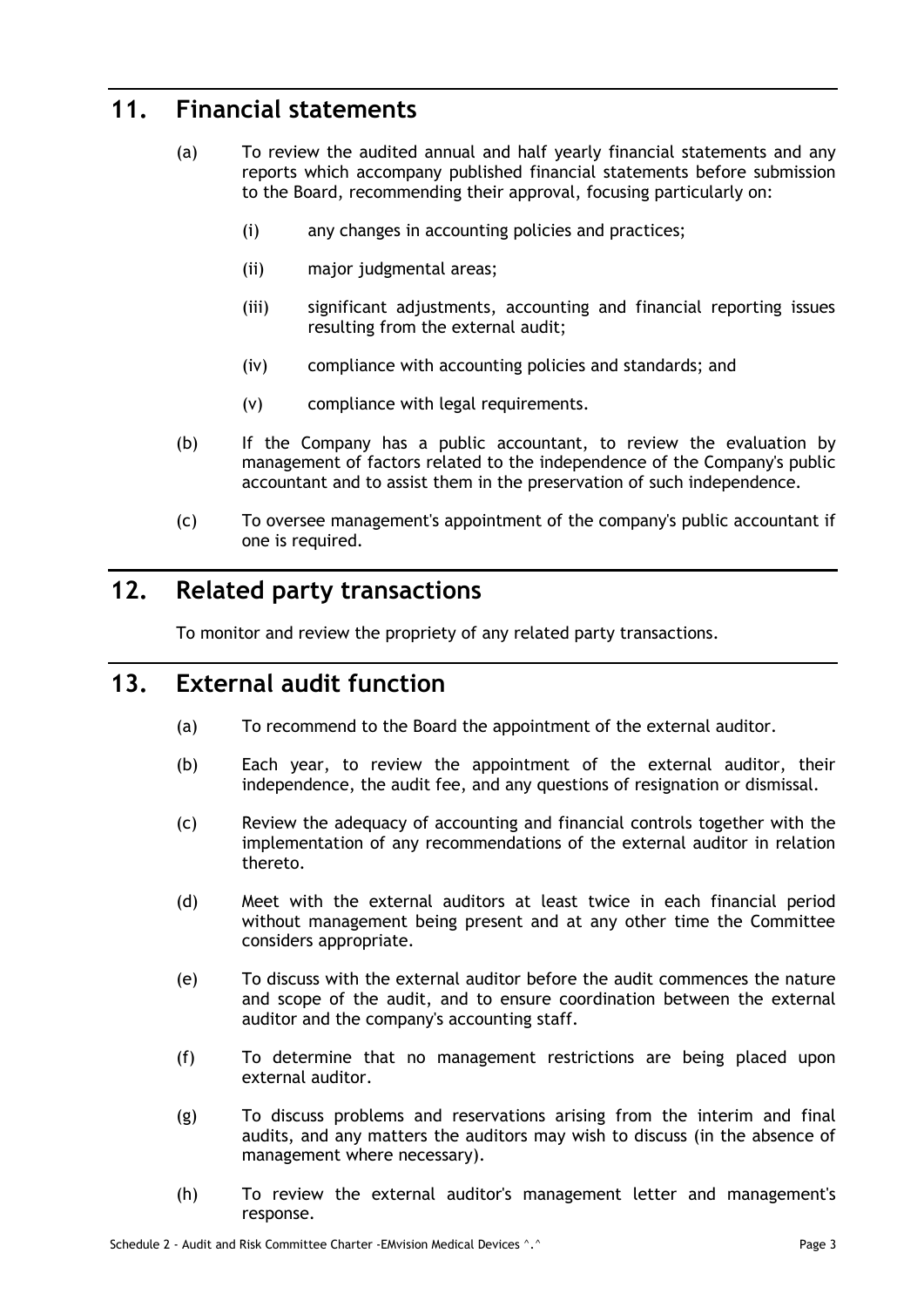- (i) Ensure adequate disclosure as may be required by law of the Committee's approval of all non-audit services provided by the external auditor.
- (j) Ensure that the external auditor prepares and delivers an annual statement as to their independence which includes details of all relationships with the Company.
- (k) Receive from the external auditor, or any other regulatory body, their report on, among other things, critical accounting policies and alternative accounting treatment, prior to the filing of their audit report in compliance with the Corporations Act.

### **14. Internal audit function**

- (a) To recommend to the Board the appointment of an internal auditor if and when one is required.
- (b) If and when one is required, to consider the appointment of an internal auditor, the audit fee (if externally contracted) and any questions of resignation or dismissal.
- (c) If and when one is required, to review the appointment, remuneration, evaluation, retention and dismissal of the chief audit executive.
- (d) Each year, to review and approve the internal auditor's charter.
- (e) To review the reporting lines of the internal audit function to ensure that the internal auditor is allowed adequate independence.
- (f) To determine that no management restrictions are being placed upon the internal audit function.
- (g) To ensure that the internal audit function is adequately resourced (including qualified personnel, funding and equipment) so as not to impede its ability to execute its responsibilities.
- (h) To consider the major findings of the internal audit investigations and management's response.
- (i) To ensure coordination between the internal and external auditor.
- (j) To meet privately with the internal auditor on at least an annual basis.

### **15. Risk management**

- (a) Assessing the internal processes for determining and managing key risk areas, particularly:
	- (i) non-compliance with laws, regulations, standards and best practice guidelines, including environmental and industrial relations laws;
	- (ii) litigation and claims; and
	- (iii) relevant business risks other than those that are dealt with by other specific Board Committees.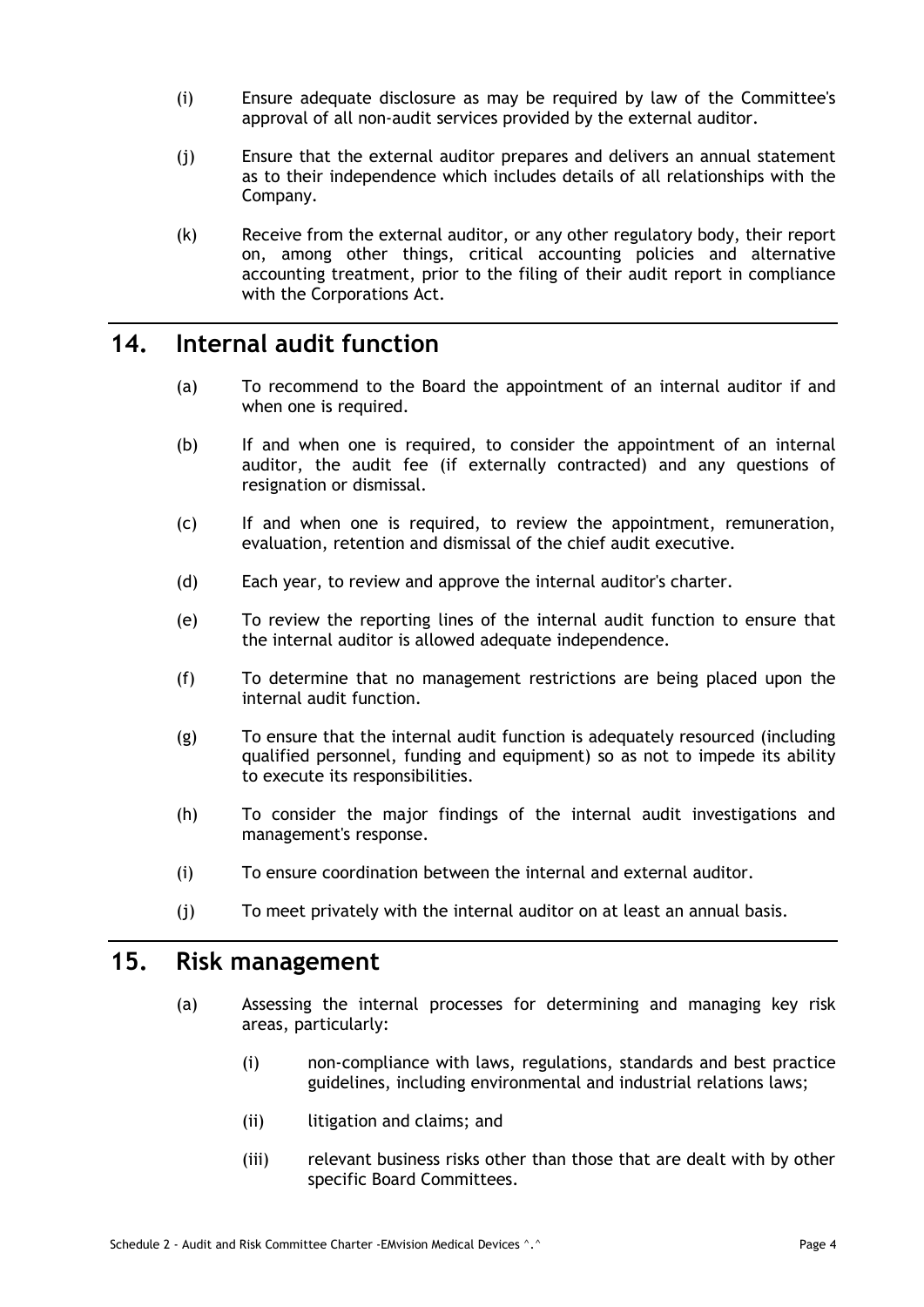- (b) Developing and maintaining a risk register that identifies the risks to the Company and its operation and assesses the likelihood of their occurrence.
- (c) Updating the risk register periodically and presenting it to the Audit and Risk Committee for its consideration at least twice a year.
- (d) Ensuring that the Company has an effective risk management system and that major risks to the Company are reported quarterly to the Board.
- (e) Receiving from management reports on all suspected and actual frauds, thefts and breaches of laws.
- (f) Evaluating the process the Company has in place for assessing and continuously improving internal controls, particularly those related to areas of significant risk.
- (g) Assessing whether management has controls in place for unusual types of transactions and/or any potential transactions that may carry more than an acceptable degree of risk.
- (h) Meeting periodically with key management, internal and external auditors and compliance staff to understand and discuss the Company's control environment.

### **16. Communication**

- (a) If and when required, providing, through regular meetings, a forum for communication between the Boards, senior financial management, and staff involved in internal control procedures and the external auditors.
- (b) Enhancing the credibility and objectivity of financial reports with other interested parties, including creditors, key stakeholders and the general public.
- (c) If and when required, establishing procedures for complaints and reports regarding accounting, internal accounting controls and auditing matters and ensuring a mechanism for the confidential treatment of such complaints and reports including the ability to submit them anonymously.

#### **17. Assessment of effectiveness**

- (a) To evaluate the adequacy and effectiveness of the Company's administrative, operating and accounting policies through active communication with operating management, internal auditors (should they exist) and the external auditors.
- (b) Oversight of the Risk Management System.
- (c) To oversee the establishment and implementation by management of a system for identifying, assessing, monitoring and managing material risk throughout the company. This system will include the Company's internal compliance and control systems.
- (d) To review at least annually the Company's risk management systems to ensure the exposure to the various categories of risk are minimised prior to endorsement by the board.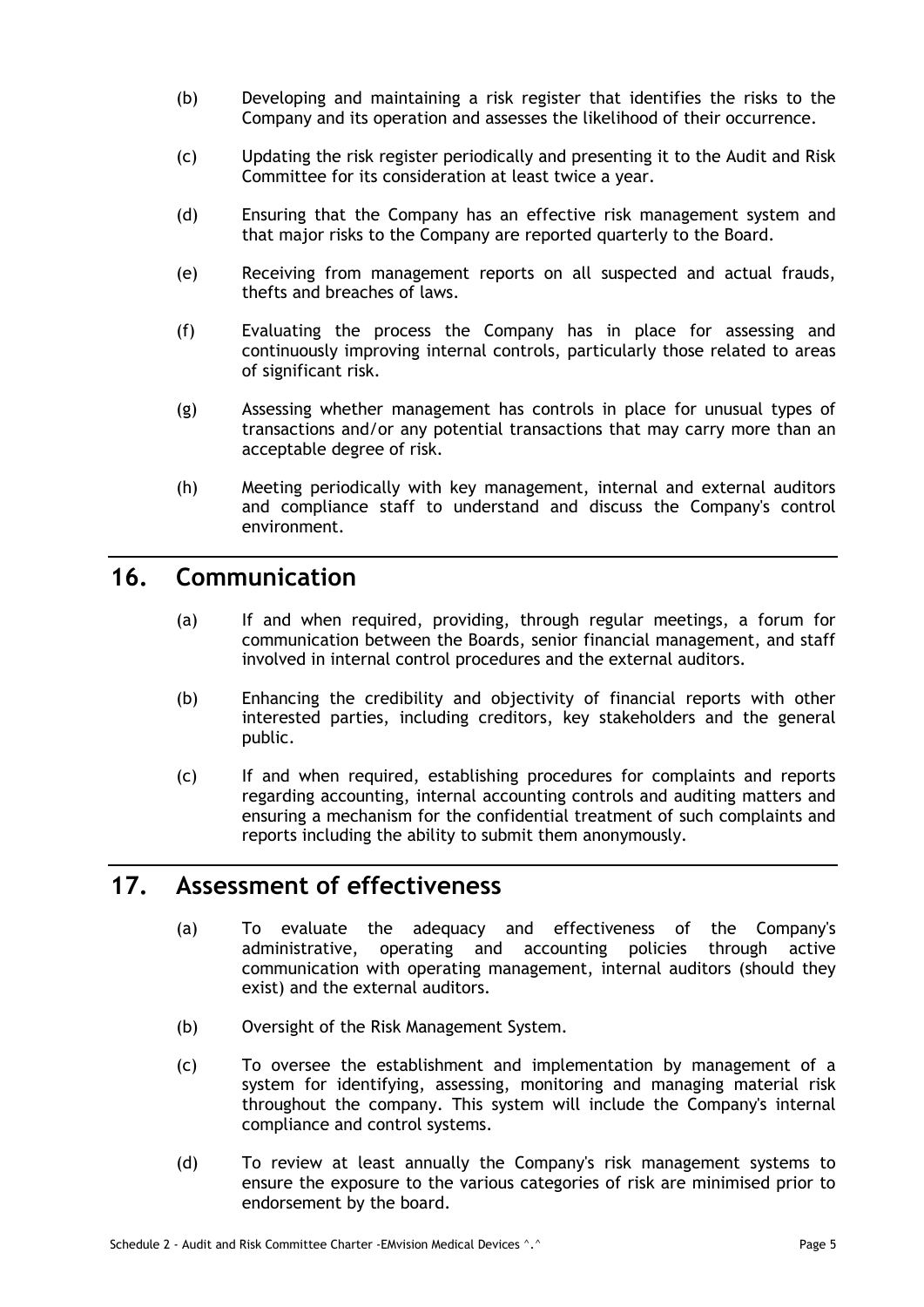- (e) To evaluate the Company's exposure to fraud.
- (f) To take an active interest in ethical considerations regarding the Company's policies and practices.
- (g) To monitor the standard of corporate conduct in areas such as arms- length dealings and likely conflicts of interest.
- (h) To identify and direct any special projects or investigations deemed necessary.
- (i) To ensure the appropriate engagement, employment and deployment of all employees under statutory obligations.
- (j) To ensure a safe working culture is sustained in the workforce.
- (k) To determine the Company's risk profile describing the material risks, including both financial and non-financial matters, facing the company.
- (l) To regularly review and update the risk profile.

### **18. Reliance on information or professional or expert advice**

Each member of the Committee is entitled to rely on information, or professional or expert advice, to the extent permitted by law, given or prepared by:

- (a) an employee of the Group whom the member believes on reasonable grounds to be reliable and competent in relation to the matters concerned;
- (b) a professional adviser or expert in relation to matters that the member believes on reasonable grounds to be within the person's professional or expert competence; or
- (c) another Director or officer of the Group in relation to matters within the Director's or officer's authority.

#### **19. Access to advice**

- (a) Members of the Committee have rights of access to management and to the books and records of the Company to enable them to discharge their duties as Committee members, except where the Board determines that such access would be adverse to the Company's interests. Such access shall be provided on a timely basis.
- (b) Members of the Committee may meet with the auditors, both internal and external, without management being present.
- (c) Members of the Committee may consult independent legal counsel or other advisers they consider necessary to assist them in carrying out their duties and responsibilities, subject to prior consultation with the Chair. Any costs incurred as a result of the Committee consulting an independent expert will be borne by the Company.